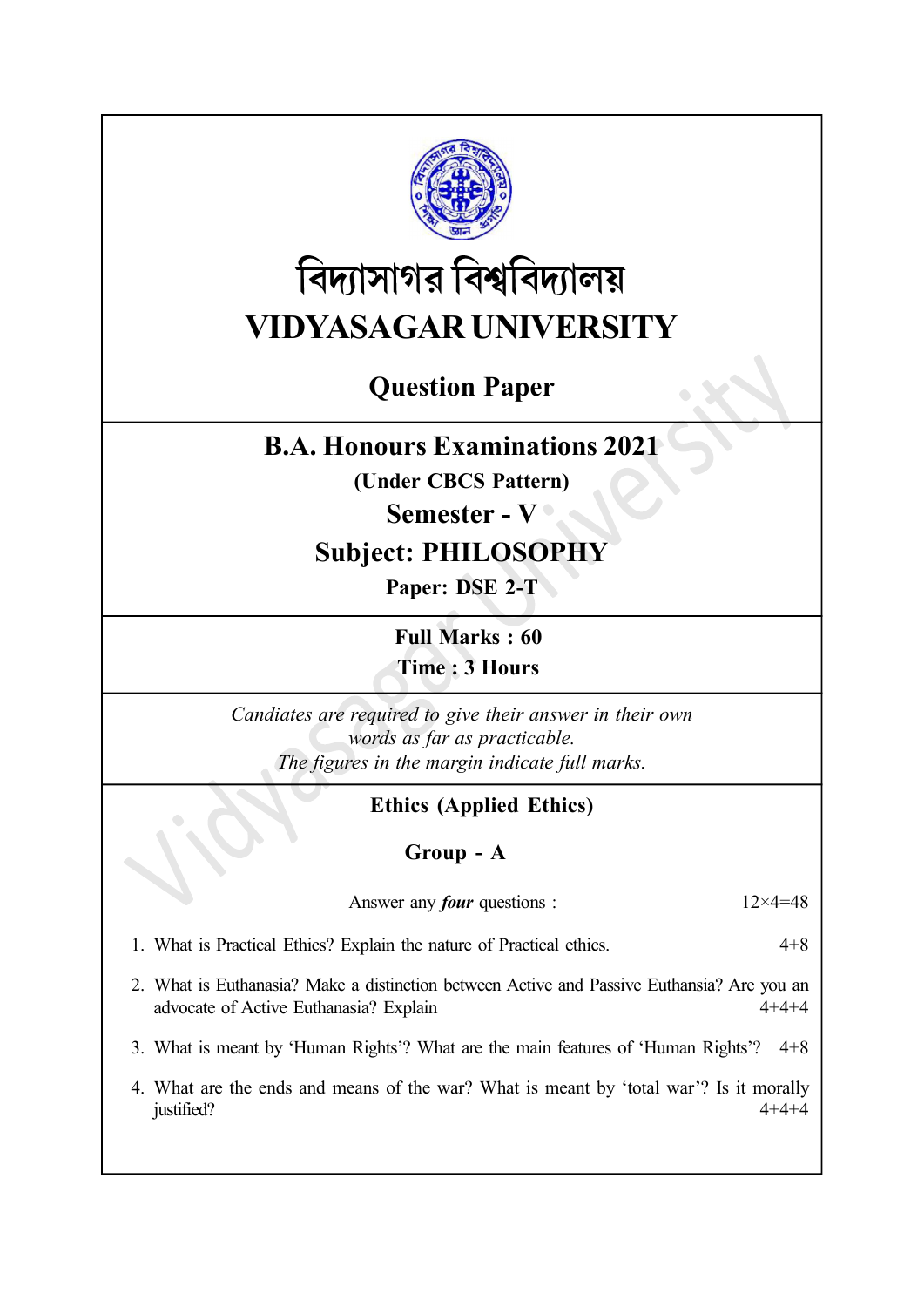|           | 5. What is the argument of the developmentalists in the context of poverty remission? Explain<br>after Peter Singer. What are the main objections against the arguments of developmentalists?<br>$6 + 6$ |  |  |
|-----------|----------------------------------------------------------------------------------------------------------------------------------------------------------------------------------------------------------|--|--|
|           | 6. Give a brief description of Environmental Ethics. Make a distinction between anthropocentric<br>and non-anthropocentric ethics.<br>$6 + 6$                                                            |  |  |
|           | 7. Explain the ecological view described in Jainism.<br>12                                                                                                                                               |  |  |
|           | 8. What is care ethics? What are its central tenents? Explain.<br>12                                                                                                                                     |  |  |
| Group - B |                                                                                                                                                                                                          |  |  |
|           | Answer any <b>six</b> questions :                                                                                                                                                                        |  |  |
|           | 1. What is meant by ecology?                                                                                                                                                                             |  |  |
|           | 2. What is shallow ecology?                                                                                                                                                                              |  |  |
|           | 3. Distinguish between killing and suicide.                                                                                                                                                              |  |  |
|           | 4. What is meant by gender discrimination?                                                                                                                                                               |  |  |
|           | 5. Do you agree with the caste system in Modern India? Why?                                                                                                                                              |  |  |
|           | 6. What is meant by 'rights'?                                                                                                                                                                            |  |  |
|           | 7. State different types of euthanasia.                                                                                                                                                                  |  |  |
|           | 8. What is the basic idea about nature in the Upanishadic era?                                                                                                                                           |  |  |
|           | 9. State one reason for the ecological crisis.                                                                                                                                                           |  |  |
|           | 10. Is abortion moral? Briefly explain your view.                                                                                                                                                        |  |  |
|           |                                                                                                                                                                                                          |  |  |
|           |                                                                                                                                                                                                          |  |  |
|           |                                                                                                                                                                                                          |  |  |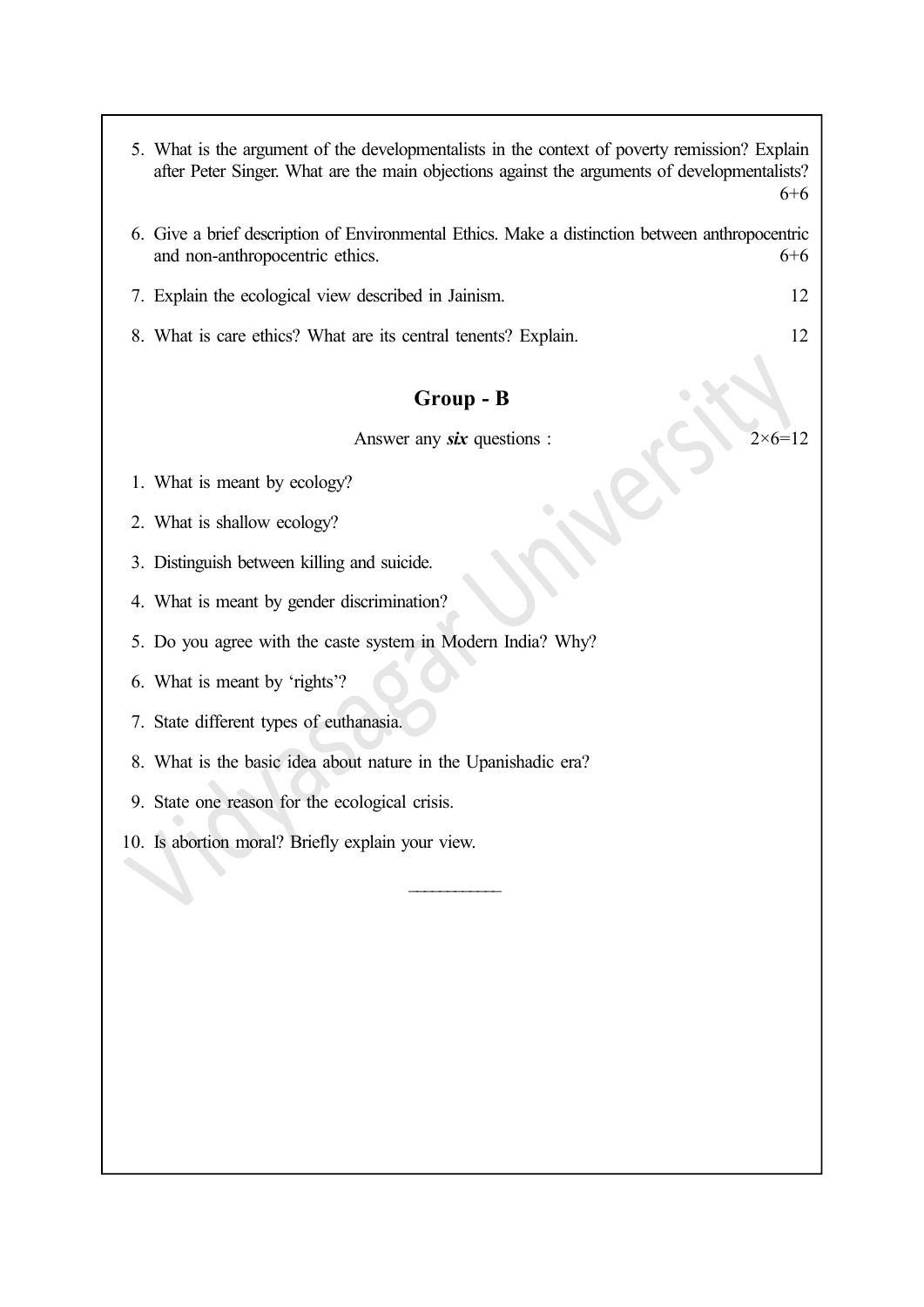#### Or,

#### Philosophy of Language (Western)

#### Group - A

| Answer any <i>four</i> questions : | $12\times 4=48$ |
|------------------------------------|-----------------|
|------------------------------------|-----------------|

- 1. Discuss the relation of a word to its meaning. Explain and illustrate the different senses of the word "meaning". 4+8
- 2. Make a distinction between conventional sign and natural sign. Can a word be used as conventional and natural sign at the same time? Discuss. 6+6
- 3. What is meant be "definition"? Distinguish between defining characteristics and accompanying characteristics with the help of examples. 2+10
- 4. What is ostensive definition? Explain why is its regarded as the most fundamental kind of difinition? Are there words that can be defined only ostensively? Discuss.  $3+7+2$
- 5. What is meant by 'vagueness of a word'? Briefly state and explain the causes of vagueness. 4+8
- 6. What is meant by Quorum feature of language? Explain with illustration. 12
- 7. Discuss eleborately the Ideational theory of word-meaning. 12
- 8. 'To determine what a word means, find out what things we use it to refer to' Examine the view expressed in the sentence. 12

#### Group - B

Answer any six questions :  $2 \times 6 = 12$ 

- 1. What is ambiguity?
- 2. What is syntax?
- 3. What is referential Theory of meaning?
- 4. Are all things that have meaning are words?
- 5. What is definition by denotation?
- 6. What is Category-mistake?